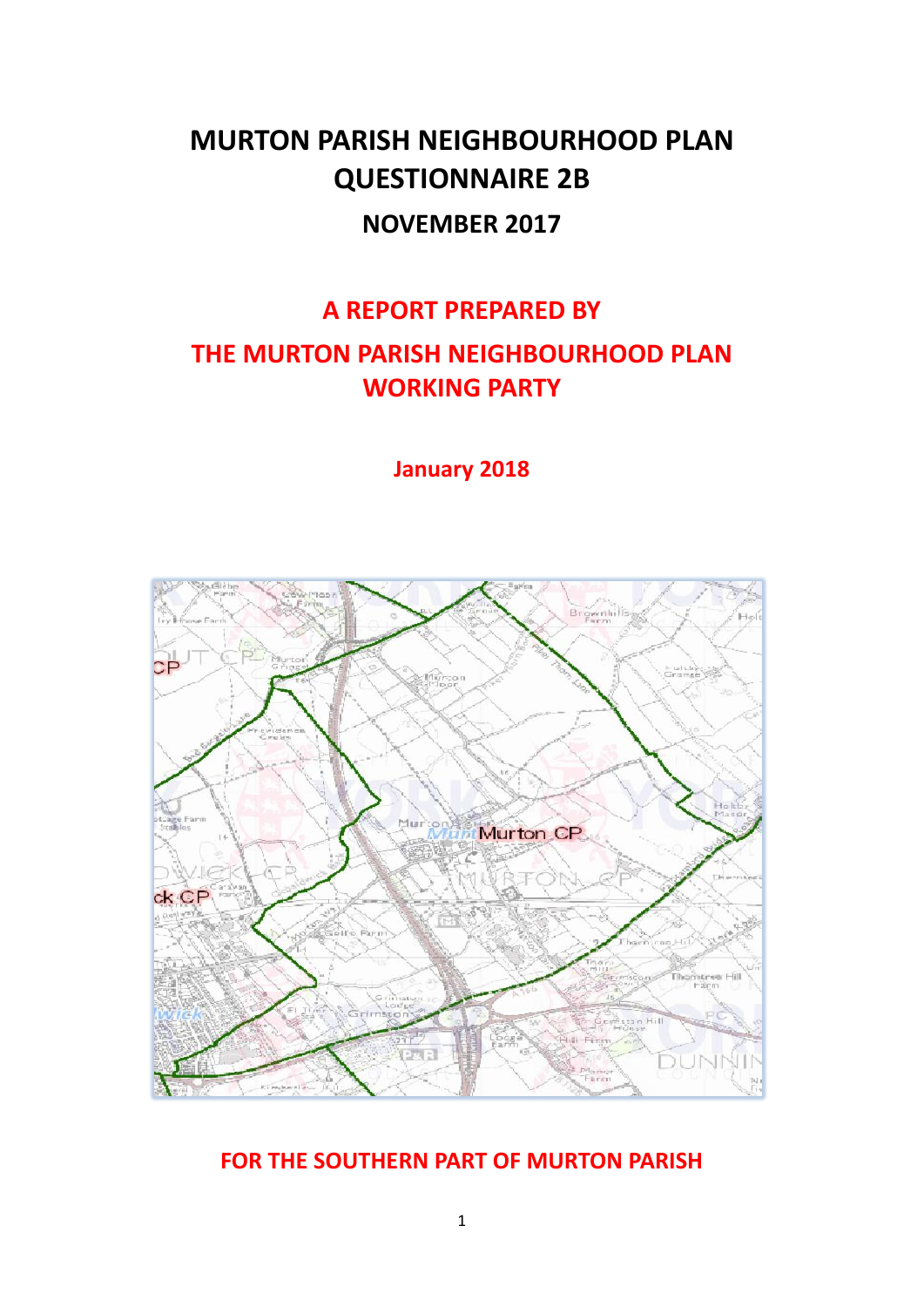#### **Introduction**

There are two main areas of housing in the Parish. One area is the village at the centre of the Parish and the other is adjacent to the Hull and Stamford Bridge Roads on the southern boundary. These two areas contain approximately an equal number of dwellings.

A simple free response questionnaire was completed by residents in both areas in the early part of 2016. It showed that the two areas have some different needs and so two further questionnaires were constructed based on these results.

Questionnaire 2A, given to the village and nearby houses, was distributed in May-June 2017. Questionnaire 2B, for the dwellings on the southern part of the Parish, was distributed and collected during November 2017.

Questionnaire 2B had 49 questions, of which 14 were Lickert-type (tick one of 4 answers, 2 were positive, strongly or less strongly agree) and 2 negative (strongly or less strongly disagree)) and 12 were free response in which respondents were unrestricted in their replies and were able to express comments in their own words. The remaining 23 questions asked for specific information and opinions.

#### **Response rate**

The overall response rate varied from one part of the area to another but overall it was 41% (Table 1). There was also some disparity between the response rate from owner-occupiers and those who rent their property. The proportion of dwellings in the area is ca 60% owner-occupied but the response rate from these dwellings was 67%.

#### **Warning!**

This report only contains an outline of the responses. It does not seek to comment on the data, simply to record. The data will be used to frame the recommendations for the Neighbourhood Plan that the Working Party will make to the Parish Council and on which all residents will be given an opportunity to comment in detail.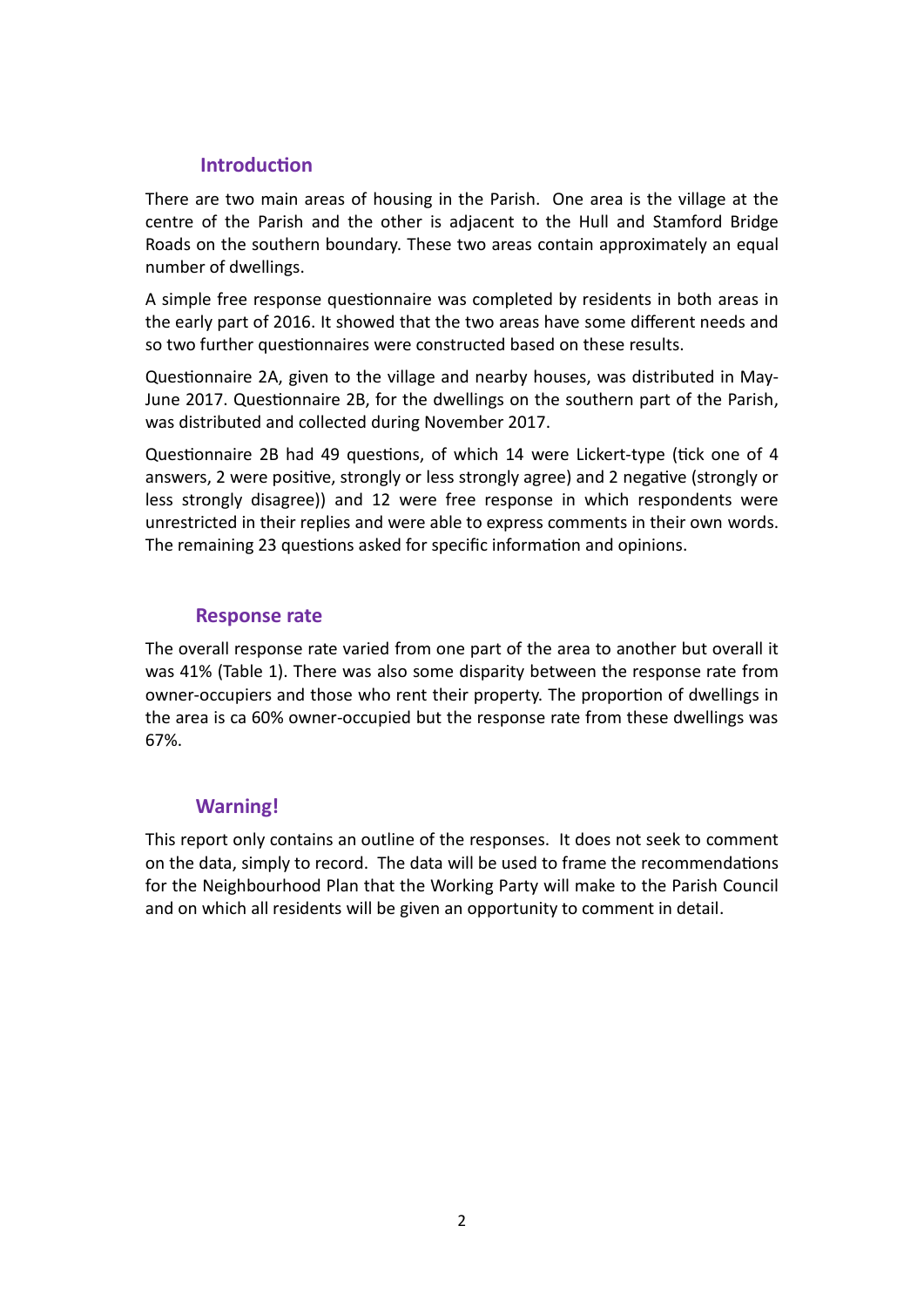# **MURTON PARISH NEIGHBOURHOOD PLAN QUESTIONNAIRE**

## **Some data from Questionnaire 2B**

### **1. Satisfaction in living in the parish**

**Perfect location** (Respondent 28).

**[The area] works for all generations** (Respondent 42)**.** 

**Nice family area. Happy with schools** (Respondent 5).

Many others wrote about how much living in the Parish was appreciated (Lovely overall; Lovely area to live; Sports village welcome addition; Quiet; Lovely walks). These statements reflect the data obtained with 98% of those answering the question about living in the Parish being either very satisfied (43%) or satisfied (55%).

Two of the questions specifically picked up on comments made in the first questionnaire which was entirely free response. Some of these comments were favourable (quiet, clean, friendly, attractive, family atmosphere) and these were endorsed in this questionnaire. Moreover, these was much appreciation for the facilities on the door step (easy to get to the city, good bus service, good shops, close to the Sports Centre).

However, running through this part of the questionnaire and in answers to other questions (see for example, Section 7) there was disquiet about what is sometimes described as 'a transient population' or 'short-term tenants' or 'students'. Some residents feel that there are excessive problems of noise at night and unnecessary untidiness outside some properties and they could be solved very quickly with a more considerate landlord. Others, although less critical, still feel that there are too many 'short lettings' which militate against community cohesion.

#### **2. Housing**

24% of those answering would be happy to see some more housing. This must mean a limited number of dwellings as a very high proportion of replies prized the Green Belt and the Parish's Green spaces (Section 3), which would be affected if there were too many new dwellings in the Parish.

Of the 11 households which support more houses being built, 7 would like to see starter/affordable housing, 9 want to see 2/3 bedroom houses, and 3 4/5 bedroom houses being built. There were fewer advocates for retirement/sheltered housing (2) and social housing (1). Note that many of those who wanted more housing suggested more than one type.

Of these 11 households, 8 would like to buy or rent such housing (mostly either starter/ affordable or 2/3 bedroom).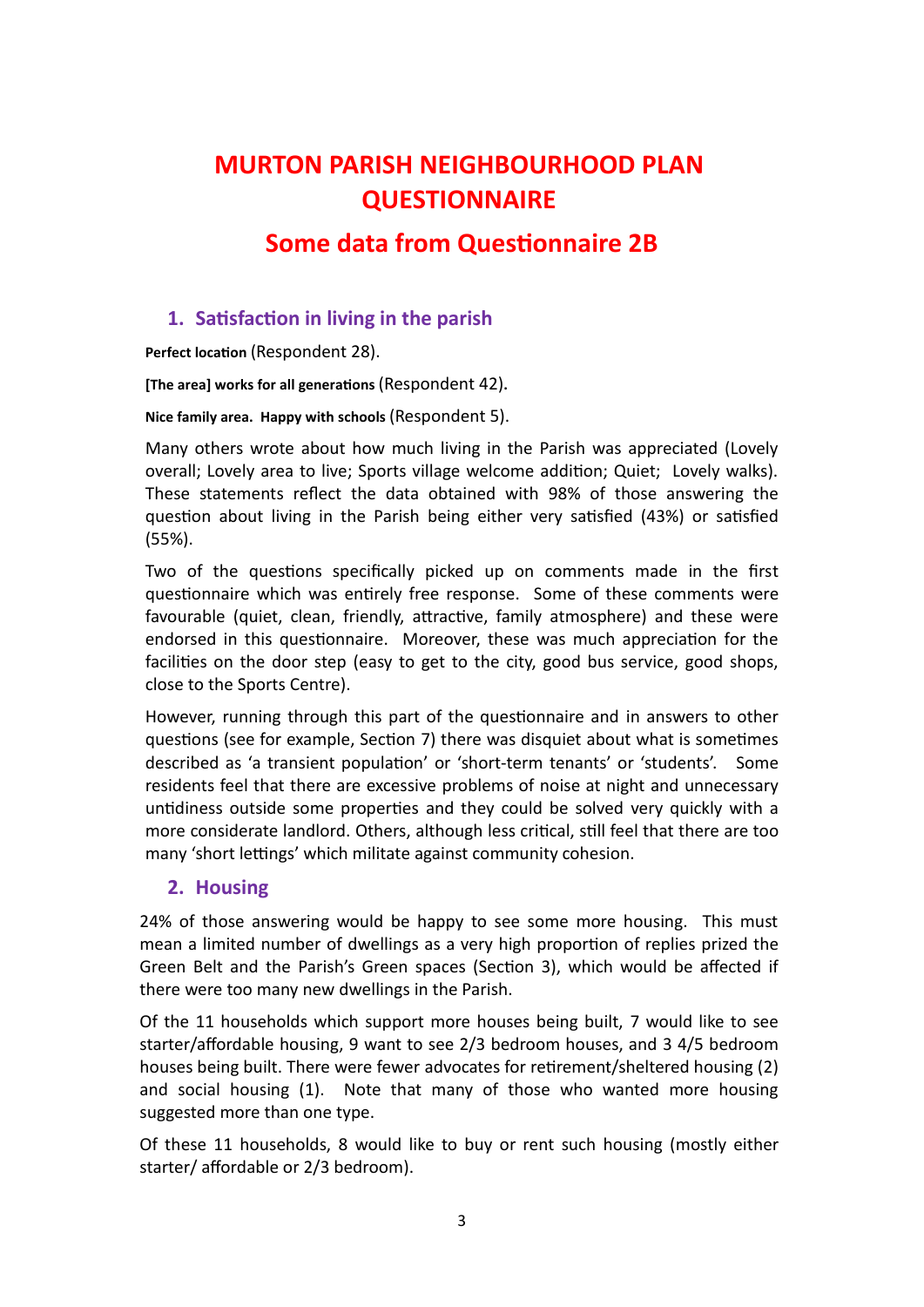### **3. Green spaces and the Green Belt**

98% of those answering supported the statements in the emerging City of York Local Plan which emphasize that there should be no erosion of the Green spaces in the Parish and the importance of the Green Belt.

### **4. Broadband and mobile phones**

72% answering these questions are satisfied with the broadband service but 15% are very dissatisfied. 79% are satisfied with mobile phone service with 6% being very dissatisfied. This contrasts with the results from the village where the level of satisfaction for the two services were 54% and 72%, respectively.

### **5. Communications with Parish Council**

Of the respondents, 76% were from owner-occupied households and of these a vast majority (91%) knew that they were living in Murton Parish. A lower proportion of those living in rented accommodation (63%) knew that they were residents in the Parish.

Of the two main areas of dwellings on the southern boundary, only one, in or near Tranby Avenue, has a notice board. 90% of the respondents in this area read the notice board either frequently or sometimes. The other main area, Redbarn Drive, Meam Close and Moins Court, does not have a board of its own but 11% occasionally read one of the others in the Parish. However, over 50% in this area who responded would like to have a notice board.

93% of those responding do not know of the Parish Council's website.

#### **6. Traffic**

80% of the residents living in the vicinity of Tranby Avenue are very concerned or concerned about the speed of traffic along the Hull Road. However, those living in Redbarn Drive, Meam Close and Moins Court are less so (13%). Speeding in 30 mph areas are likewise of greater concern to those living on main thoroughfares, such as Tranby Avenue (86% very concerned or concerned) as against 50% for those living in Redbarn Drive and adjacent dwellings. Overall data are given in Table 3.

There were repeated calls for greater efforts to restrain the speed of traffic along the Hull Road, and down Tranby Avenue and Osbaldwick Link Road. The most frequent suggestions to alleviate the problems were (i) the increased use of speed cameras and (ii) for the 30 mph restriction along the Hull Road to and from York to be extended to the Grimston roundabout.

Although to a less extent, concern is also expressed about the other traffic issues included in the questionnaire, parking in the street and on grass verges (Table 3). Those living in the Redbarn Drive area are much less exercised about these two issues (38% and 35%) than those living on the main thoroughfares (76% and 68%).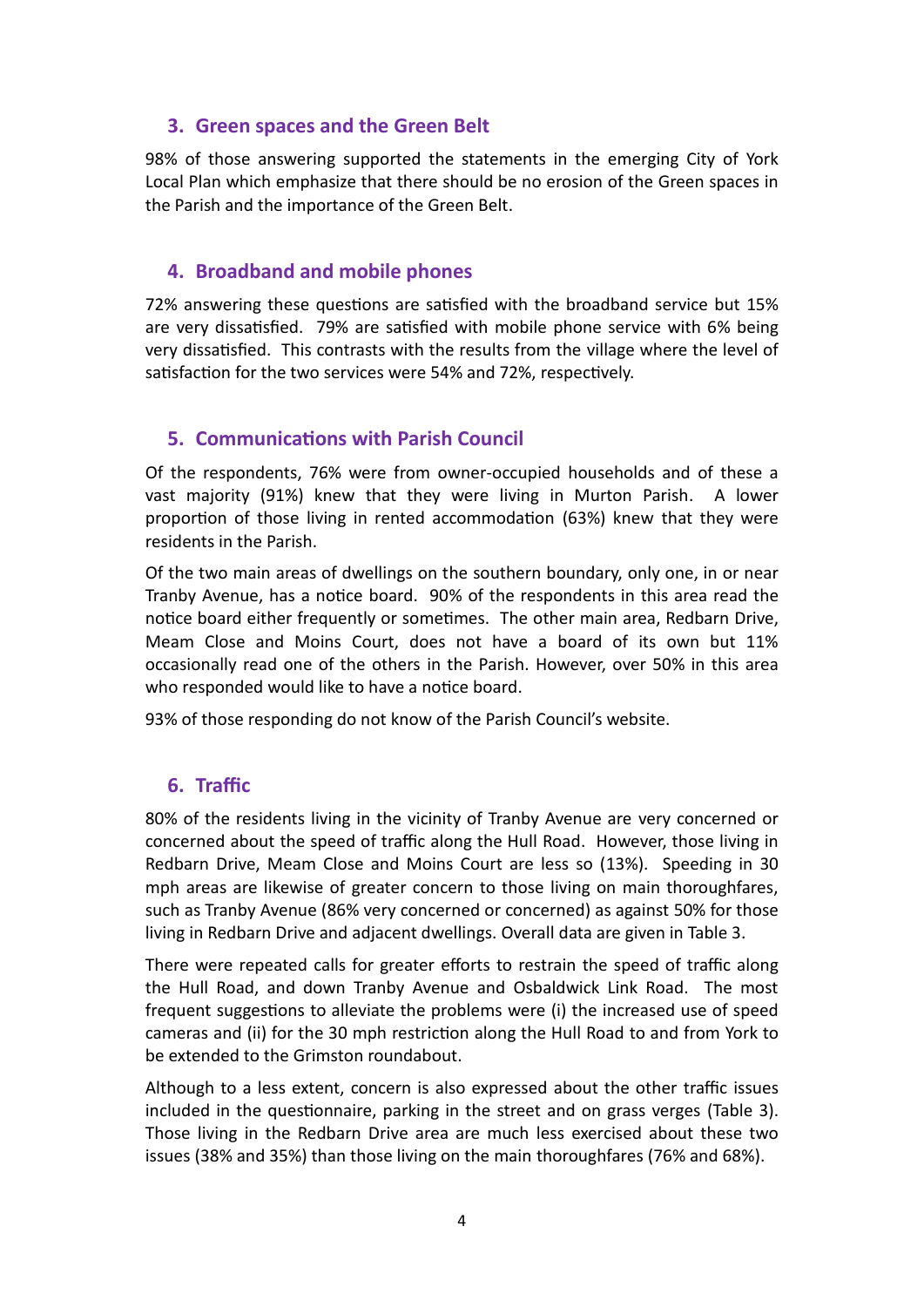#### **7. Anti-social behaviour**

There were several questions that allowed respondents to rate various aspects of anti-social behaviour in their area of the Parish (Table 2). While there is some anxiety about burglaries and car crime, 29% and 24% are either very concerned or concerned, the level is much lower than in other parts of the Parish (67 and 57% respectively). It is the thoughtless anti-social behaviour (fly tipping and particularly litter and dog fouling) that are of much greater concern (Table 2). Indeed, 74% and 73% of the respondents are very concerned or concerned with dog fouling and litter, respectively. These numbers compare with 74% and 81% very concerned and concerned in the village for these two nuisances. There is also a difference in the replies from the two main areas with their relative concerns about fly tipping, 90% in the village being very concerned or concerned as against 57% in the southern area.

In the free response replies to the question asking about anti-social behaviour, there were several comments about poor behavior of 'youths' and 'teenagers' which were almost all restricted to Redbarn Drive. As significant were comments on anti-social behavior, late at night, from 'students' and 'temporary residents', in particular from residents in Tranby Avenue where half the respondents raised the issue.

### **8. Footpaths and Rights of Way**

67% were happy with the existing footpaths. In the free response question on footpaths, there were several comments on how they were overgrown in places with branches and weeds. There was also a comment on the large size of the new telecommunication boxes.

Only a few (11%) knew of the existence of the Rights of Way. The free response question elicited that two households used them this year (one using them monthly and the other twice in the year).

#### **9. School travel**

There are 12 and 9 households with schoolchildren at nearby primary and secondary schools, respectively (27% and 20%). There was not an obvious concern about travelling to school, except for crossing the Hull Road which is considered a hazard.

#### **10. Energy conservation**

Just over half of the respondents (52%) thought that there is scope in the Parish to produce clean energy, all but one advocating solar panels on buildings or fields.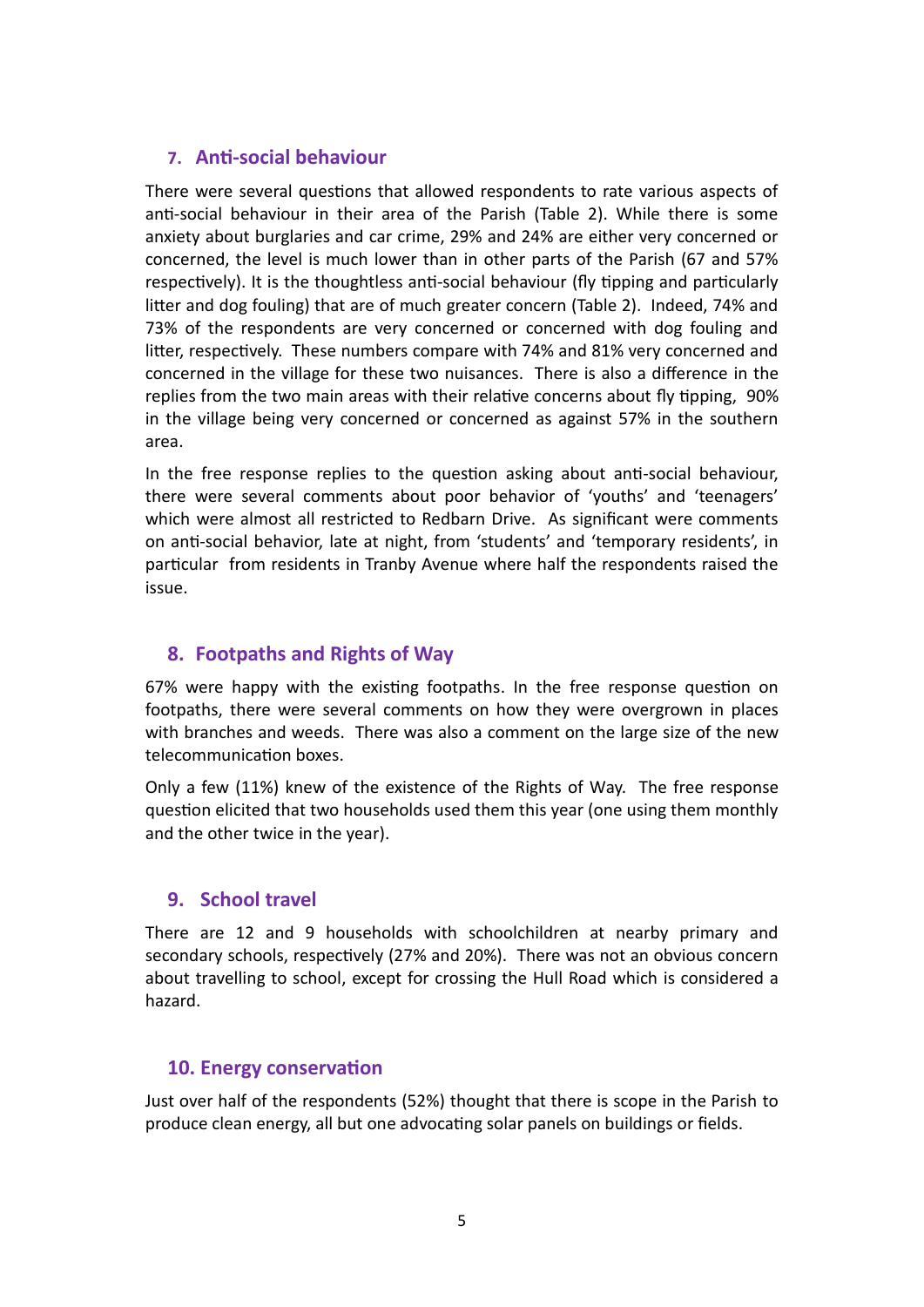#### **11. Allotments**

3 households (17%) would welcome the chance to have an allotment.

#### **12. Social activities**

42% would like to see more social activities. There were some general points, feeling left out, wanting meetings for mothers and babies and for the elderly, activities for children and families, community focused gatherings.

There were many suggestions for clubs (book exchange, cake club, running club, craft classes, exercise classes, group dog walking, for youths). There were also other suggestions for one-off or occasional events, for example, fireworks and a bonfire, picnics, Christmas Fair, Food Festival, a Summer Fete, a walk and mention was made of forming a Neighbourhood Watch scheme and of wider issues such as fund raising.

#### **We would welcome comments on this report. Please send them**

#### *either* **by email to**

### **enquiries@murtonparishcouncilyork.org**

#### *or* **by mail to**

#### **Cllr Richard Clancey, Red House, Moor Lane, Murton,**

#### **York YO19 5XD**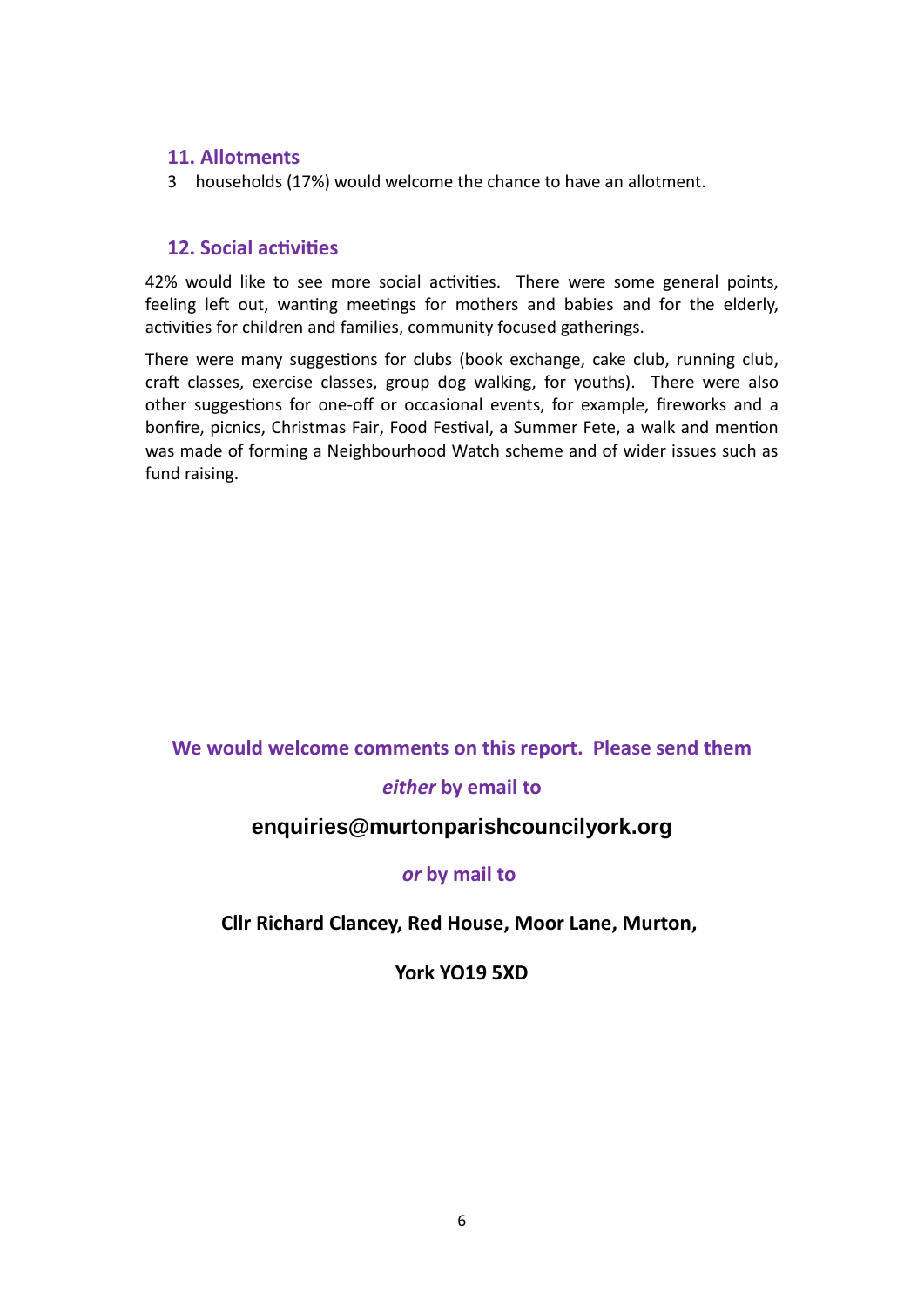|              |                       |           | The number of questionnaires completed and collected |    |                              |  |
|--------------|-----------------------|-----------|------------------------------------------------------|----|------------------------------|--|
|              | Area                  | Number of | Number of                                            | %  | <b>Number</b>                |  |
|              |                       | dwellings | questionnaires                                       |    | of owner-<br>occupiers       |  |
|              |                       |           | completed                                            |    |                              |  |
|              |                       |           | and collected                                        |    | responding                   |  |
|              |                       |           |                                                      |    |                              |  |
|              | <b>Redbarn Drive</b>  | 53        | 14                                                   | 26 | 8                            |  |
|              | <b>Moins Court</b>    | 13        | 8                                                    | 62 | $\overline{2}$               |  |
|              | Meam Close            | 9         | 4                                                    | 45 | $\qquad \qquad \blacksquare$ |  |
|              | <b>Tranby Avenue</b>  | 22        | 12                                                   | 55 | 12                           |  |
|              | Hull Road             | 7         | 3                                                    | 43 | 3                            |  |
|              | Cavendish Grove       | 9         | 4                                                    | 45 | 4                            |  |
|              | Grimston/Stam Br Road | 6         | 4                                                    | 67 | 4                            |  |
| <b>Total</b> |                       | 119       | 49                                                   | 41 | 33                           |  |

**Table 1 MURTON PARISH NEIGHBOURHOOD PLAN QUESTIONNAIRE 2B**

| Table 2                                                                |                                    | <b>MURTON PARISH NEIGHBOURHOOD PLAN QUESTIONNAIRE 2B</b> |               |                         |             |     |         |  |  |
|------------------------------------------------------------------------|------------------------------------|----------------------------------------------------------|---------------|-------------------------|-------------|-----|---------|--|--|
|                                                                        | Some data on anti-social behaviour |                                                          |               |                         |             |     |         |  |  |
| 1=Very concerned; 2=Concerned; 3=Somewhat unconcerned; 4=Not concerned |                                    |                                                          |               |                         |             |     |         |  |  |
| (% of total questionnaires)                                            |                                    |                                                          |               |                         |             |     |         |  |  |
|                                                                        |                                    |                                                          |               | $\overline{\mathbf{z}}$ | $3 \quad 4$ |     | $1+2$   |  |  |
| <b>Burglaries</b>                                                      |                                    |                                                          | $\mathcal{P}$ | 27                      | 46          | 25  | 29 (67) |  |  |
| Car crime                                                              |                                    |                                                          | $\mathcal{P}$ | 22                      | 49          | 27  | 24 (57) |  |  |
| Dog fouling                                                            |                                    | 26                                                       |               | 48                      | 13          | -13 | 74 (74) |  |  |
|                                                                        |                                    |                                                          |               |                         |             |     |         |  |  |

#### *The numbers in parentheses are those obtained for the village (Questionnaire 2A)*

**Fly tipping** 23 34 30 13 57 (90) **Litter 40** 33 22 4 73 (81)